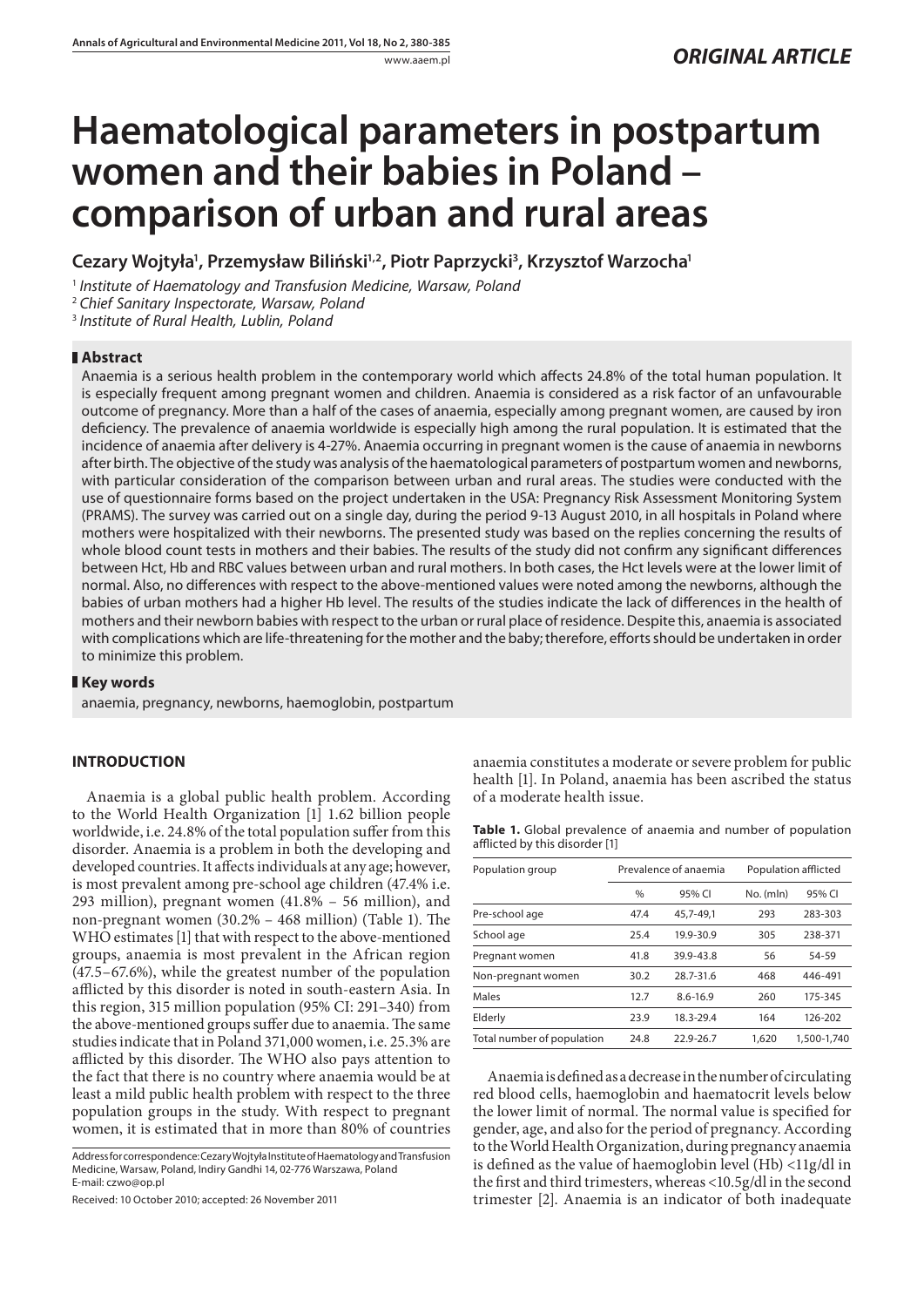nutrition and poor health status. It is considered as a factor contributing to unfavourable pregnancy outcomes, causes an increased mortality of mothers and babies, increased risk of pre-term delivery and delivering a baby with a low birth weight [3]. There are many causes of anaemia, including loss of blood, which is the most frequent cause of death among newborns [4], haemolysis, disorders of bone marrow function, parasitic infestations, as well as acute and chronic infections. The most important cause of anaemia is that resulting from nutritional deficits, with iron deficiency occupying the first position. It is assumed that a half of all cases of anaemia are caused by iron deficiency; however, this percentage may vary among various populations and in various regions according to local conditions. Pregnant women are among the population groups at the highest risk, and the deficiency of this component is the most frequent cause of anaemia in this group of patients. During pregnancy, the demand for iron clearly increases, which is due to the necessity for an increase in the mass of red blood cells, increase in plasma volume, as well as the demand of the developing foetus for this component [5]. In addition, it is estimated that <50% of women possess insufficient iron reserves to cover the demand for this microelement resulting from pregnancy [6,7]. In 2002, the WHO considered iron deficiency anaemia as one of the most important factors contributing to the global disease burden [8]. It also has a negative effect on the development of cognitive functions and the physical development of children, as well as physical efficiency – especially productivity of work among adults [9]. Other microelements, the deficit of which may lead to the development of anaemia, are: folic acid, vitamin B12, and vitamin A.

An additional factor resulting in an increased risk of anaemia is poverty. The studies conducted by the Centres for Disease Control and Prevention (CDC) among women with low income show that the occurrence of anaemia increases four times from the first to the third trimester of pregnancy [6]. This probably results from a diet low in digestible forms of iron and lack of dietary supplementation.

The effect of haemoglobinopathy is also not without importance for the prevalence of anaemia. This factor matters in some populations.

In the developing countries, the level of iron in pregnant women is frequently low as a result of an inadequate diet, infection, or frequent pregnancies occurring shortly after one another [10].

There are few studies evaluating the prevalence of anaemia among women in rural areas. Nevertheless, based on the reports available, it may be noticed that this problem is more important in this population group. Among the rural inhabitants of KwaZulu-Natal (Republic of South Africa) a high prevalence of anaemia is observed among pregnant women – 57% [11]. According to the studies by Lama Al-Mehaisen in Jordan [12], the prevalence of anaemia among pregnant women living in the rural areas was 34.7%, whereas in Egypt – 32%-55%, according to the stage of pregnancy and potential intervention [13]. In the rural areas of Bangladesh, the prevalence of anaemia among women during pregnancy is 50% [14].

In the case of a pregnant woman the problem is the occurrence of anaemia after childbirth. According to CDC [15], this disorder occurs when the level of haemoglobin in a woman aged between 12 and 15 decreases below 11.8 g/dl, whereas in those aged over  $15 - <12g/dl$ . This is a commonly occurring problem which concerns many countries. In the majority of cases, self-healing occurs within a week and medical intervention is not needed [16]. Despite this, it is estimated that the problem concerns  $4-27\%$  of women [17,18,19]. This results in a prolonged hospitalization time, sometimes in difficulties with breast feeding and care of the baby. The problem is especially serious in poor countries, where postpartum anaemia is among the main causes of morbidity and mortality among women [20,21,22,23]. This results primarily from an inadequate diet, parasitic infestations, and malaria in the endemic regions. These are additional factors increasing the risk of development of anaemia, which in the case of high loss of blood during delivery, or even a natural tendency towards anaemia in pregnancy, result in a considerably higher prevalence of anaemia in these areas [24]. According to estimations by the WHO, 1/5 of deaths of mothers are associated with anaemia [24]. CDC and ACOG recommend the performance of examinations for anaemia between weeks 4 and 6 after delivery only in women in whom the risk of its occurrence after childbirth is high. The factors, which to a great extent influence this process, are: anaemia occurring in the third trimester of pregnancy, excessive blood loss during delivery or multiple pregnancy [15]. During this period, cases are also noted of the occurrence of severe anaemia. According to the studies conducted by Broche [25], the percentage of women in whom this type of anaemia was diagnosed was 5%. The strongest risk factor for the occurrence of anaemia after birth is anaemia during pregnancy [19].

Anaemia during pregnancy also has an effect on the developing foetus. Considering the fact that the level of iron in the foetus depends on its level in the blood of the mother, it is understandable that its deficiency in a pregnant woman would cause its lower content in the organism of a newborn after birth [26]. Anaemia in this period of life is defined as a decrease in the level of haemoglobin and haematocrit by more than two standard deviations below the mean reference value for age after birth [27]. Anaemia due to iron deficiency in the mother is among the causes of the development of anaemia in a newborn baby. Other causes may be divided into the following three groups: anaemia resulting from blood loss, decreased production of red blood cells, and anaemia caused by increased erythorcytes damage [28]. Table 2 presents the standards developed by the American Academy of Pediatric (AAP) for haemoglobin, haematocrit and erythrocytes in newborns and infants after birth [29].

**Table 2.** reference standards for newborns and infants up to 6 months of life [29]

| Age        | Hqb(q/dl)     | Hct (%)   | $RBC$ (mln/mm <sup>3</sup> ) |
|------------|---------------|-----------|------------------------------|
| 0-3 days   | $15.0 - 20.0$ | $45 - 61$ | $4.0 - 5.9$                  |
| 1-2 weeks  | $12.5 - 18.5$ | 39-57     | $3.6 - 5.5$                  |
| 1-6 months | $10.0 - 13.0$ | $29 - 42$ | $3.1 - 4.3$                  |

In Poland, a rural area is defined by the Act of 29 August 2003 concerning official names of localities and physiographic objects as a settlement unit with dense or dispersed development and existing agricultural functions, or services and tourism related to them, which does not have municipal rights or the status of a city [30]. According to this Act, a city is a settlement unit with a majority dense development and non-agricultural functions which has municipal rights or the status of city [31]. In the USA, an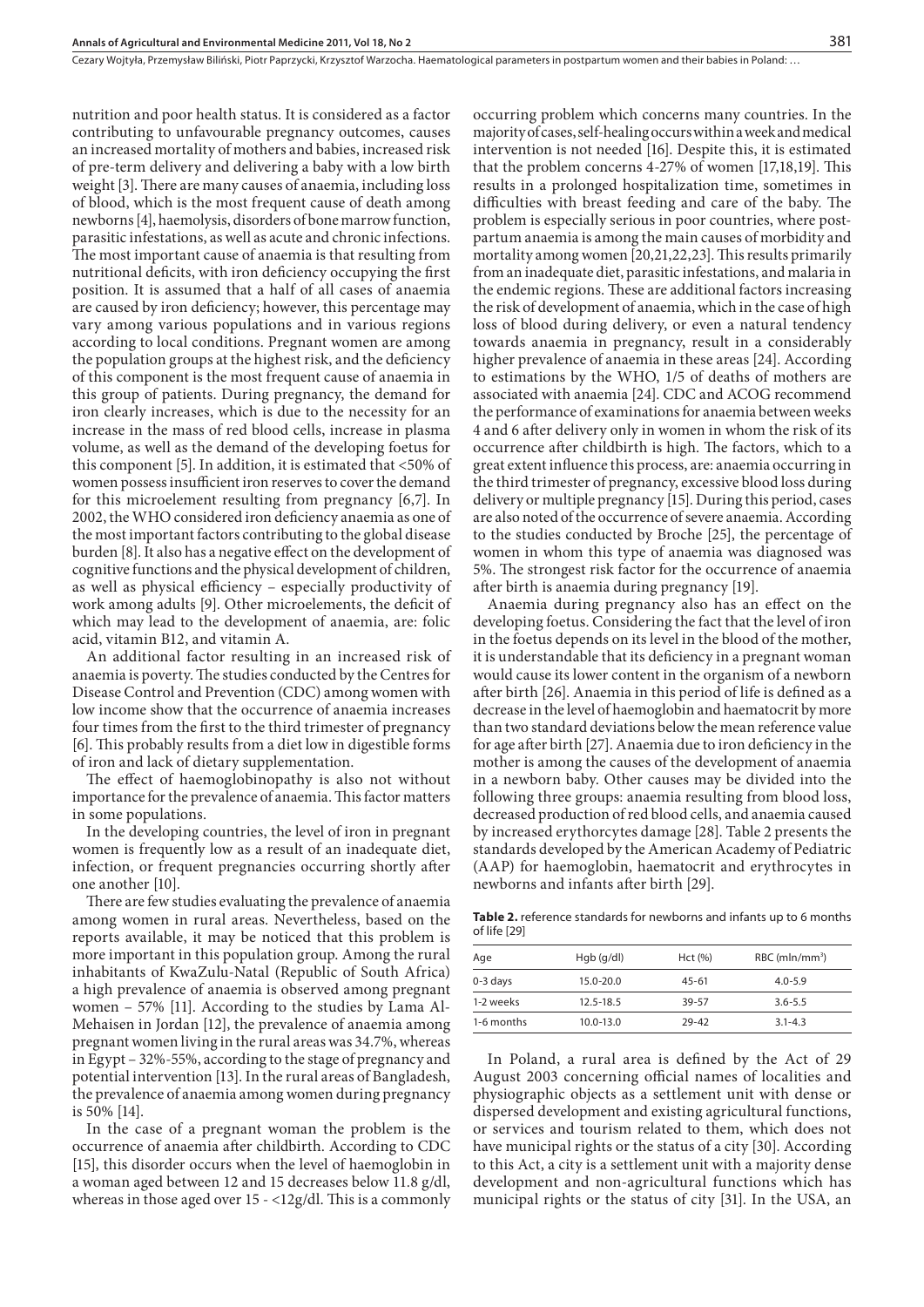urban area is most often defined as a settled area with the population of more than 2,500 inhabitants, having a density of at least 1,000 persons per square mile [32]. The remaining places are called rural areas. In the majority of the European countries, rural areas are defined by law according to the population density and number of inhabitants [32].

## **OBJECTIVE**

- 1) Analysis of haematological parameters in women after delivery, with comparison of urban and rural areas.
- 2) Analysis of haematological parameters in newborns, with comparison of urban and rural areas.

## **MATERIAL AND METHODS**

In 2009, following the Pregnancy Risk Assessment Project (PRAMS), a surveillance system collecting data on maternal attitudes and experiences before, during, and shortly after pregnancy – which has been carried out in the USA since 1987 – for the first time monitoring studies in this area were conducted in Poland. The studies were of a pilot character, and covered a randomized group of Polish mothers and their newborn infants. The survey was conducted in all hospitals in Poland where mothers were hospitalized after giving birth (lying-in women) with their newborn babies, on one day in the second week of June 2009. The date of the study was announced by a regulation by the Chief Sanitary Inspector. The survey was carried out by trained surveyors – employees of Provincial Sanitary-Epidemiological Stations. The surveyors were trained by public health experts from the Chief Sanitary Inspectorate and Regional Sanitary-Epidemiological Stations in a cascade system, in the first half of 2009. The regulation by the Chief Sanitary Inspector contained the main methodological assumptions of the study. The studies were conducted with the use of questionnaire forms. The questionnaire form was developed by the Chief Sanitary Inspector, consulting questionnaire items with experts in this area in Poland. The questionnaire was divided into two sections. The first section of the survey contained questions concerning the following:

- mother's age, place of residence, education level, marital status, and social status;
- reproductive history (previous deliveries, miscarriages, potential problems getting pregnant);
- risky health behaviours of the mother prior to and during pregnancy (tobacco smoking, alcohol consumption, narcotics and psychoactive substances).

The second section of the questionnaire contained questions concerning the following:

- state of a newborn after birth, as evaluated according to Apgar Scale;
- the newborn's gender, birth weight, height, date of delivery;
- type of delivery and potential labour complications;
- congenital defects of a newborn.

The survey was conducted by employees of Provincial Sanitary-Epidemiological Stations by the direct face-to-face method. Mothers hospitalized after delivery provided replies to the questions in the first section of the questionnaire, while the second section was completed by medical staff (physician or nurse) providing care for the mother and her baby, based on medical records (pregnancy chart and hospitalization history). Consent for the study was obtained from the Bioethical Commission. In each hospital, consent for conducting the study was obtained from its manager. The survey was preceded by sending obstetricians a letter supporting the study, signed by the National Consultant for the Matters of Obstetrics and Gynaecology. Of the total number of 402 Polish hospitals where deliveries took place, consent for the study was expressed by 382 hospitals  $(95\%)$ , 3,346 mothers  $(81.6\%)$  after delivery provided answers to questions posed in the survey, and 3,280 questionnaire forms were qualified for statistical analysis (98%). The total number of mothers who after delivery stayed in hospitals with their newborn babies was 4,100.

On 9-13 August 2010, a survey was conducted among pregnant women according to the methods of 2009, with the following changes:

- a method was applied for completing the questionnaire form independently, both by the mother and the medical staff in the ward where she was hospitalized with her newborn baby;
- the first section of the questionnaire was expanded by questions concerning body weight, nutrition prior to and during pregnancy, frequency of consumption of meals, their quality, supplementary diet, taking vitamins and medications, arterial hypertension and diabetes prior to and during pregnancy, physical activity;
- the questionnaire was also expanded by questions concerning the performance by the women examined of prophylactic check-up examinations for breast and uterine cancer, vaginal purity, and the women's knowledge concerning cancer prevention.

The second section of the questionnaire form completed by the medical staff was expanded by questions concerning the following:

- results of blood test or other biological material performed in pregnancy, during delivery and shortly after delivery in the mother, and possibly in her newborn baby;
- congenital defects with a precise specification of their external symptoms.

Among the total number of 398 hospitals where deliveries took place, 373 managers of these facilities expressed their consent to participate in the survey (94%). 3,064 lying-in mothers hospitalized with their newborns completed the questionnaire forms (77%), of this number, 2,972 completed questionnaires were qualified for statistical analysis (97%). On the day of the study, 3,979 lying-in mothers with their babies were hospitalized in Poland. The results of the survey conducted were subsequently introduced by the surveyors online into answer sheets on the server managed by the Institute of Rural Health and subjected to statistical analysis.

In the studies, as rural inhabitants were considered women who in the question concerning place of residence indicated the answer – rural area. Urban inhabitants were those who to this question marked the reply – urban area, irrespective of its size.

The structure of the sample was as follows: mean age of the patients – 28.3 (SD 4.99) from 16-48; 57.6% of urban and 42.4% of rural inhabitants.

Statistical analysis was conducted with Statistica 8.1PL package. Mean values differences were tested by analysis of variance according to normal hematological variables distribution.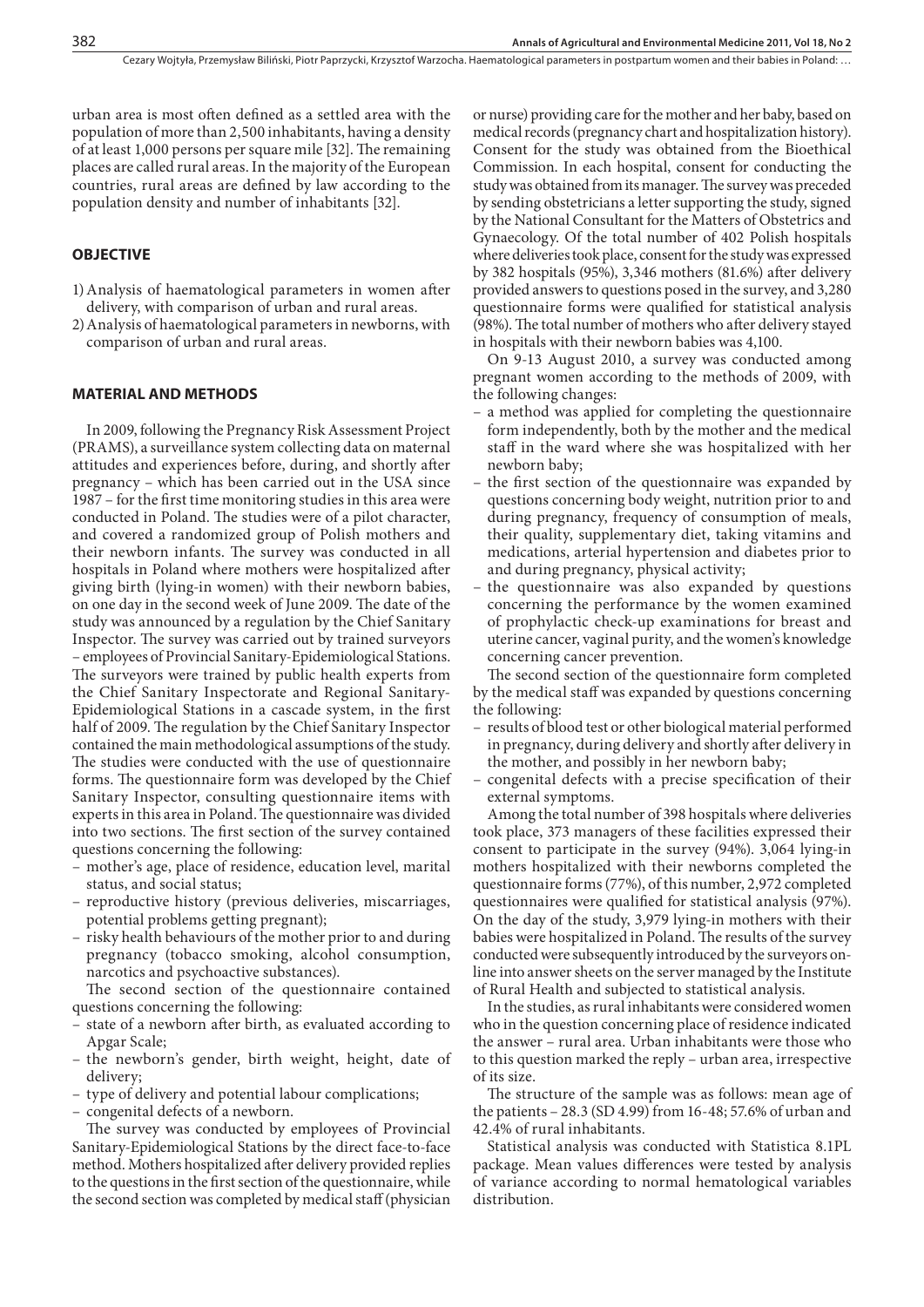Cezary Wojtyła, Przemysław Biliński, Piotr Paprzycki, Krzysztof Warzocha. Haematological parameters in postpartum women and their babies in Poland: …



**Figure 1.** Comparison of mean haematocrit value in mothers and newborns from rural and urban areas



**Figure 2.** Comparison of mean haemoglobin level in blood of mothers and newborns from rural and urban areas

#### **RESULTS**

Correctly completed questionnaire items concerning haematocrit value were obtained from 1,751 post-partum women – 1,007 (57.51%) urban and 744 (42.49%) rural inhabitants. The mean haematocrit value among postpartum women living in the urban areas was 33.58%, while among rural mothers – 33.50% (ANOVA p value =  $0.7331$ ). With respect to newborns, a correctly completed questionnaire item concerning this parameter was obtained for 906 newborn babies. As many as 520 (57.4%) mothers of these babies were urban, and 386 (42.6%) rural inhabitants. In the blood of babies born by mothers living in the rural areas the mean haematocrit value was 50.65%, whereas with respect to newborns of rural mothers the value of this parameter was 50.96% (ANOVA p value =  $0.5510$ ). These results are shown on Figure 1.

The subsequent parameter examined was haemoglobin (Fig. 2). In this case, correctly completed questionnaire items were obtained from 1,718 mothers – 988 (57.51%) urban and



Figure 3. Comparison of mean red blood cells value (RBC) in mothers and their newborns from rural and urban areas

730 (42.49%) rural inhabitants. The mean concentration of haemoglobin in blood collected from mothers living in the urban areas was 10.92 g/dl, and the same mean level was noted in the blood of mothers living in the rural areas (ANOVA p value  $= 0.9449$ ). The correct answer to this question was obtained with respect to 895 newborns; 513 (57.32%) of their mothers living in urban, and 382 (42.68%) in rural areas. The mean value of haemoglobin concentration in the blood of newborns of urban mothers was 17.17 g/dl, while this value in babies of mothers from the rural areas was 16.81 g/dl  $(ANOVA p value = 0.0773).$ 

Another parameter examined in the presented study was the mean value of red blood cells in the blood of the mother and her newborn (Fig. 3). Considering this parameter, correct answers were obtained with respect to 1,752 women – 1,009 (57.59%) urban, and 743 (42.41%) rural inhabitants. In urban mothers, the mean value of red blood cells was 4.08 (mln/ mm<sup>3</sup>), while in mothers from the rural areas this value was 4.15 (mln/mm<sup>3</sup>) (ANOVA p value = 0.5025). Comparison of this value was possible in a group of 885 newborns with 509 (57.51%) of their mothers living in the urban, and 376 (42.49%) in the rural areas. Among urban newborns the mean value of red blood cells was 5.00 (mln/mm<sup>3</sup>), whereas in the babies of rural mothers the mean erythrocytes value was  $4.94 \, (\text{mln/mm}^3) \, (\text{ANOVA p value} = 0.2150).$ 

## **DISCUSSION**

During pregnancy, a number of changes take place in the body of the mother, including the blood. The plasma volume begins to increase in week six of pregnancy, and reaches even 140% of plasma volume in non-pregnant women. Initially, it is not accompanied by an increase in the mass of red blood cells [33]. A decrease is observed in plasma viscosity, which provides better placental perfusion, and oxygen transport to the developing foetus [34]. An increased plasma volume with the lack of an adequate increase in erythrocytes mass results in a decrease in haemoglobin level and the development of anaemia, which is defined as dilution anaemia. The increase in plasma volume reaches its highest value at the end of the second trimester of pregnancy. The consequence of this process is an increased production of erythropoietin, which results in a gradual increase in the mass of erythrocytes by 15-25%. The situation stabilizes in the third trimester of pregnancy when a relative increase is observed in haemoglobin and hematocrit levels [33]. A decrease in the plasma volume, and subsequent increase in erythrocytes mass, causes changes in the levels of haemoglobin and hematocrit. Considering these changes taking place in the body of the woman it was necessary to establish special standards for pregnant women, which would allow the actual diagnosis of anaemia. In this case, making a diagnosis of anaemia based on the criteria for non-pregnant women would be a mistake. The level of haemoglobin below which anaemia is diagnosed in non-pregnant women is 12 g/ dl [9]. The WHO also specified criteria of diagnosing anaemia in pregnant women according to the stage of pregnancy, which results from the changes in the plasma volume and erythrocytes mass. These values are for the first and third trimester (Hb) <11g/dl, respectively, while for the second trimester - <10,5g/dl [2]. Anaemia in pregnancy is associated with unfavourble outcomes of delivery, especially if it is difficult. These are: increased maternal and foetal mortality,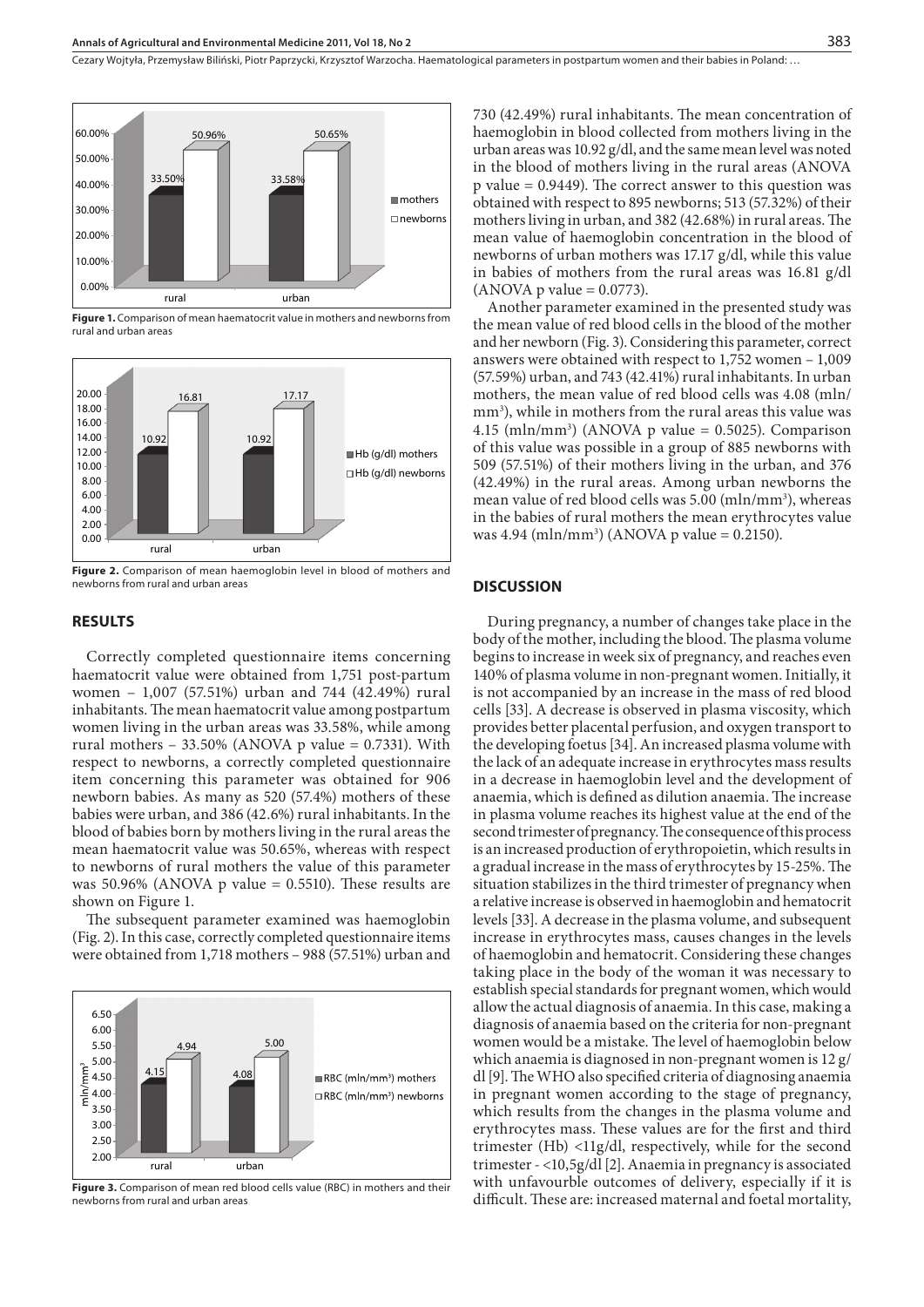an increased risk of premature delivery, and low birth weight of a newborn [3].

The most frequent causes of postpartum anaemia is iron deficiency occurring in the third trimester of pregnancy, and loss of blood during delivery. Postpartum haemorrhage by definition means the loss of blood higher than 500ml within 24 hours after delivery, whereas a severe haemorrhage is blood loss higher than 1,000-1,500ml. These haemorrhages occur in 18% and 3% of deliveries, respectively [25,35]. The risk of the development of anaemia due to iron deficiency rapidly increases when the BMI from before pregnancy increases from  $24\text{kg/m}^2$  to  $38\text{kg/m}^2$ . Other risk factors of iron-deficiency are also postpartum haemorrhage and high birth weight of a newborn, as well as the lack of iron supplementation. Anaemia occurring between weeks 24-29 of pregnancy, or in the third trimester of pregnancy before delivery, considerably contributes to the development of anaemia after delivery. The risk increases also in the case of multiple pregnancy [36]. This study presents haematological parameters in mothers after delivery and their newborn babies in Poland, with the consideration of rural and urban place of residence. No significant differences in haematocrit values in mothers after delivery were observed between the rural and urban areas. It is noteworthy that the mean values of this parameter for the urban areas were 33.58%, while for the rural areas – 33.5%. For haematocrit, the boundary value below which anaemia is diagnosed is the value of 33% [9]; thus, the mean values obtained remained within the standard value, but in its lower limit. In the studies conducted by Nicol et al. [37], considering the entire group of the women examined, a mean haematocrit value was obtained of 33.6%, i.e. very close to that obtained in the presented study. Combs et al. [38], who carried out studies on a large group of women, obtained a value of 33.7%. The standard values proposed by Klajnbard et al. [39], based on the studies concerning the examination of blood collected in 801 pregnant women at various stages of pregnancy and during the period until the 2nd day after delivery, are slightly lower with respect to haematicrit. Here, anaemia was defined as a decrease of haematocrit value below 31%. In this case, the values obtained in the presented study differ from the lower limit; nevertheless, evaluation of the size of the group of women in whom a haematocrit value of <33% would be desirable.

No differences between urban and rural mothers were also noted with respect to the haemoglobin level, which was 10.92 g/dl in each case. In a retrospective study by Broche et al. [25], where women were divided into two groups according to the term of delivery, the following mean haemoglobin values were obtained: in the first group  $-10.73$  g/dl, in the second group  $-11.2$  g/dl, and 5.05% of the women suffered from severe postpartum anaemia.

A slightly lower erythrocytes level was observed among women living in the urban areas - 4.08 mln/mm<sup>3</sup>, while in the rural areas the mean erythrocytes level was 4.15 mln/mm<sup>3</sup>. This, however, is only a slight difference which is not of much importance, as both values remain within the standard.

The blood volume of a newborn is subject to some changes directly after birth. Within the first 72 hours after delivery the plasma volume decreases. Erythrocytes mass increases directly after birth. During the first three days of life, the blood volume of a newborn stabilizes on the level of 80-95 ml/kg [37]. The most frequent cause of anaemia in newborns is blood loss, which may be of an acute or chronic character [4].

While comparing haematocrit values in newborn babies whose mothers live in the urban and rural areas, slight differences may be observed. The babies born by urban mothers had a mean haematocrit value of 50.65%, while the babies of mothers from the rural areas – 50.96%. Ozyurek et al. [41], who in his study compared the blood count of newborns small for gestational age (SGA), with babies appropriate for gestational age (AGA), obtained the following haematocrit values on the first day after delivery: in the group of SGA babies this value was 53.3% +/- 0.8%, while in the group of AGA babies – 47.1% +/- 1%. According to the reference values developed by the AAP, normal haematocrit values for newborns between birth and day 3 after birth are 45%-61% [29].

Differences were also observed in the level of haemoglobin. Its mean level in the blood of urban mothers was 17.17 g/dl, while in babies of mothers living in the rural areas – 16.81 g/dl. In his studies Ozyurek et al. [41] obtained the following Hb values in newborns on the first day after delivery: in the group of SGA babies – SGA 18.2g/dl +/- 0.3 g/dl, and in the group of AGA babies – 17.0 g/dl +/- 0.4 g/dl.

With respect to the level of red blood cells in newborns, the differences between the urban and rural areas were minimal, and in both cases differed from the boundary value specified by the AAP. These values were close to those obtained by Ozyurk et al. [41], who in the group of SGA babies obtained the number of red blood cells of 5.1 mln/mm<sup>3</sup> +/- 0.8 mln/mm<sup>3</sup>, while in the group of AGA babies –  $4.7 \text{ mln/mm}^3 +/- 0.1 \text{ mln/mm}^3$ .

## **CONCLUSIONS**

- 1. No significant differences with respect to haematologic parameters were observed between urban and rural mothers after delivery. The differences noted are slight and do not significantly affect the occurrence of the differences in health between urban and rural women. The mean haematocrit value in the entire group of the mothers examined is the only matter for concern. This value is close to the boundary value specified by the WHO as 33%. It is necessary to distinguish the group of mothers with test results below this value, and to evaluate the potential differences occurring between the urban and rural areas.
- 2. No significant differences were also noted between the newborns whose mothers lived in urban and rural areas. The difference between urban and rural newborns was observed only with respect to haemoglobin level which was 0.36 g/dl, this value being slightly higher in urban babies. However, this had no effect on the health of the children, and both values remained within the normal values.
- 3. The results of the study may indirectly indicate that knowledge concerning counteracting anaemia and the access to medical services is comparable in both groups analyzed. However, the problem cannot be ignored, and emphasis should even be placed on the development of new strategies of anaemia control and the identification of risk factors, because the complications resulting from the development of anaemia are life threatening for the mother and her baby.